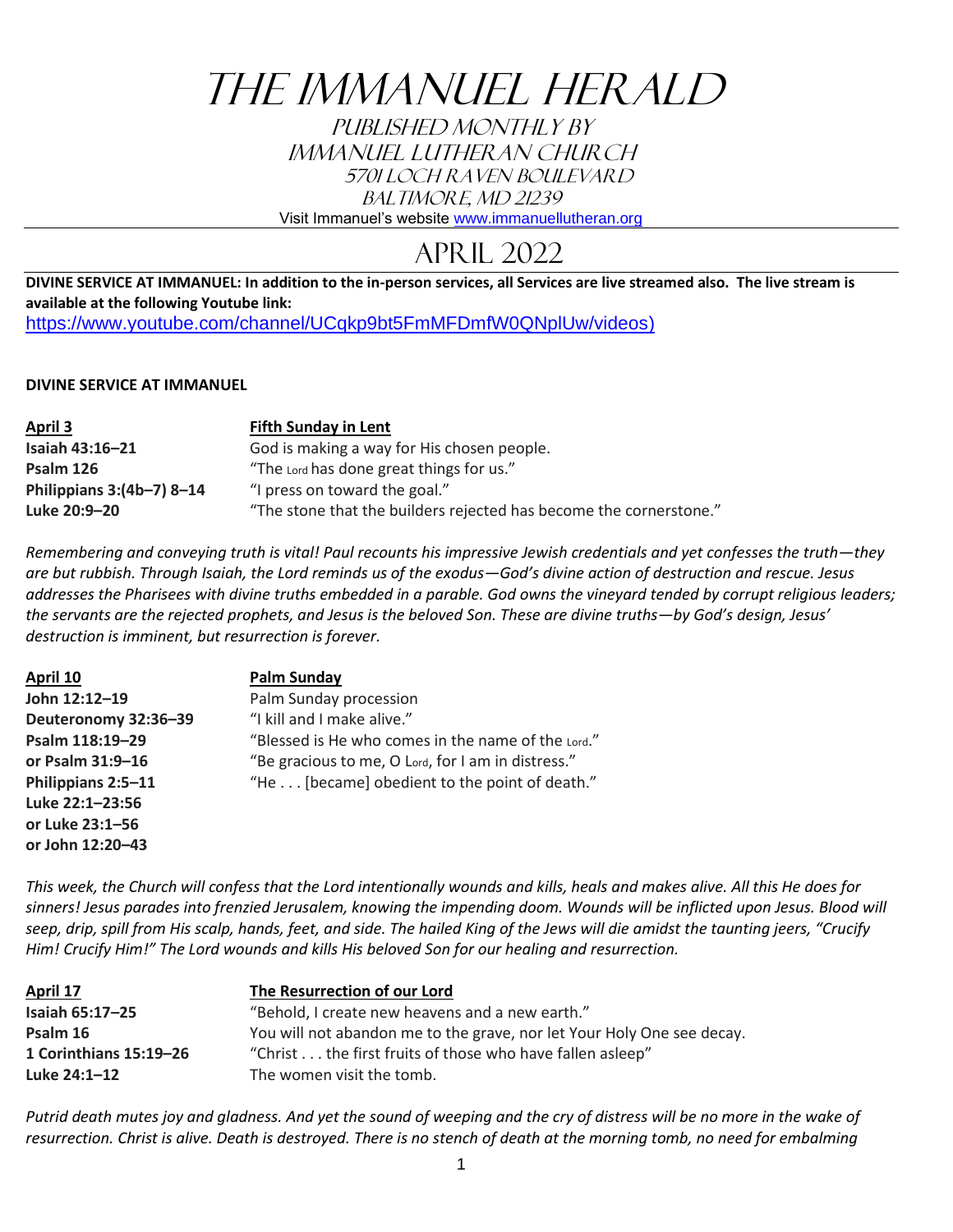*spices, but only bold confession. "He is not here, but has risen." Stymied and uncertain, Peter inspects an empty tomb. Where death no longer reigns, exceeding marvel, comfort, and joy flourish.* 

**April 24 Second Sunday of Easter Acts 5:12–20 (21–32)** "We are witnesses to these things." **Psalm 148** "Praise the name of the Lord." **Revelation 1:4–18** "I am the first and the last. " **John 20:19–31** Jesus appears to the disciples and to Thomas.

*In the aftermath of the resurrection, Jesus impacts, equips, and authorizes the effective ministry of the apostles. Having received Jesus' word of peace, disciples believe, confess, and preach the name of the risen Christ, healing disease and casting out demons in His holy name. The entire counsels of God proceed only from the Alpha and Omega, whose suffering, death, resurrection, ascension, and judgment define the confessions and proclamation that establish truth in His Holy Church.*



The Resurrection of our Lord, April 17th

# **Wednesday Lent Services**

Our final Wednesday Lent Services will be April 6<sup>th</sup>. At these services we have walked with Joseph of Genesis. We have seen sin, forgiveness, and redemption. We have also enjoyed good food and fellowship at our meals. Thanks to all who worked to make this possible.

### **Holy Week and Easter at Immanuel 2022**

**Holy Week begins April 10th with Palm Sunday / Sunday of the Passion.** On this day we will be with Jesus in His triumphant entry into Jerusalem. We will wave our palms to welcome the King as He continues His journey to the cross. This will be a different Palm Sunday in that we will incorporate the Passion Readings too. Some folks are not able to attend our Maundy Thursday and Good Friday Service and have skipped from the celebration of Palm Sunday to the Celebration of the Resurrection. This year we will not leave our Palm Sunday until we have come to the passion of our Lord.

**On Maundy Thursday, April 14th**, we will celebrate the institution of the Sacrament of Holy Communion. At the Passover dinner, Jesus gave His disciples His body and

# **Ministry Notes**

blood to eat and drink along with bread and wine. We will receive the same mean for the forgiveness of our sins. This Service will be streamed live at the 12:10 PM Service. Both the 12:10 PM and the 7:00 PM Services will be held in the sanctuary.

**On Good Friday, April 15th**, we will journey with Jesus to the cross. We will hear the Words of our Lord which procured God's forgiveness of our sins. "My God, My God, Why Have Your Forsaken Me?" Jesus spoke these words as He took the punishment we had coming for our sins. "It is Finished." Jesus spoke these words to show His sacrificial work as our redeemer is complete. This service will occur at 12:10 PM and 7:00 PM in the Sanctuary. The 12:10 PM service will also be streamed.

**On Easter Sunday, April 17th**, we will celebrate the Resurrection of our Lord at two different Services. Our Sunrise Service at Immanuel's cemetery chapel will be 7:30 AM. Please dress for the weather. This service will not be a Communion Service. Our celebration of Jesus' resurrection continues in the Sanctuary at 10:00 AM. We will celebrate with meal of Christ in Holy Communion. This service will be streamed on our YouTube page.

While every Sunday is a celebration of Christ's Resurrection, we set aside this special Sunday for extra rejoicing. We rejoice in our Savior who has taken away our sin. We rejoice in our Savior who has brought us forgiveness and salvation.

# **Easter Sunrise Service at Immanuel Cemetery**

The Easter Sunrise Service will be held at 7:30 a.m. in the Immanuel Cemetery chapel on April 17, 2022.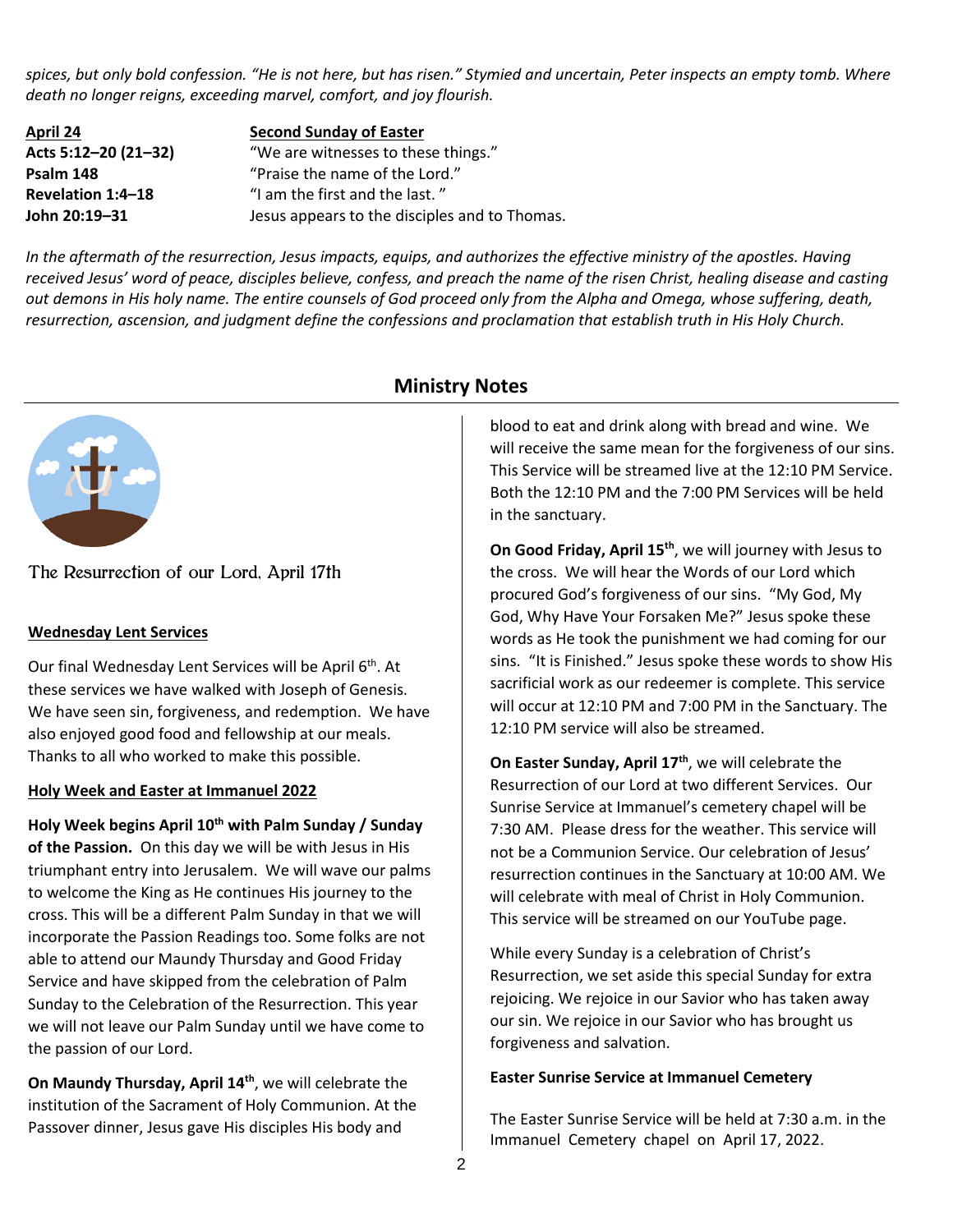This simple service (estimated at less than 1 hour) provides a unique Easter experience. You may think that a cemetery is a dismal place for worship; but it serves to remind us that Jesus' resurrection is a promise of the resurrection of the faithful still to come.

Holy Communion will not be offered at this service. Dress according to the weather as the chapel is not heated. If you have questions about the chapel or the cemetery, please contact Bill Hermann at 410-821-9559 or [wlhermann@verizon.net.](mailto:wlhermann@verizon.net)

Immanuel cemetery is located at 2809 Grindon Ave., 21214, just south of the intersection of Harford Road & Cold Spring Lane, approximately 2 miles from the church.

# **HOME COMMUNION**

If you wish to receive the Holy Communion elements (the bread and wine) for use with the streamed Sunday Divine Service and cannot get to the church to pick them up, please email pastor [\(cminetree@verizon.net\)](mailto:cminetree@verizon.net) or call the church office (410-435-6861.) Pastor will make a no contact drop of the elements at your house.

# **Lenten Soup lunches and suppers March 3 to April 6 –**

Back by popular demand. Sign up now for soup and sides for noon lunch and 6 pm suppers. All donations are loved and appreciated, but still come empty handed if you like, so it goes away home. See you there! Church is at noon and 7 pm, soup is following noon service and again at 6 pm. See Emalee – Mary Ruble – Carolyn Henn for details.

### **Prayer Chain**

Immanuel's prayer chain has been re-activated! When you need others to pray with you in times of concern or to give thanks give us a call. A team of your brothers and sisters will join you in your prayers. Call 410-949-6242 at any time. Your request will be added to the Sunday prayers unless you request that they are to remain confidential.

**CALLING ALL YOUTH ‒ 5TH GRADE AND UP.** Acolytes and crucifers needed Sundays, 9:45 a.m. Will train. Your opportunity to share your shining faces and your spirit to your Immanuel family. See Emalee Smith or Pastors for more information.

**FRUITS OF THE SPIRIT AND LIFE OF SAINT PAUL.** For Kids ages 3-13. Sundays (excused after the Gospel). Crafts, songs, snacks, Spirit! Come on Back - COVID is done! See you all Sundays about 10:20 a.m. See Emalee for details.

# **CHURCH FLOWERS**

If you would like a special arrangement, the procedure is to call Denise Waicker at (443) 981-0019 or [Denisewaicker@mac.com.](mailto:Denisewaicker@mac.com) Denise needs to know the date you select and the statement you want to include so that she can order the flowers for that Sunday. The cost depends on your selection. Pay by cash or check (make payable to *Denise Waicker)* and give to Denise Waicker in person or mail checks via the postal service.

Please accept our warmest/heartfelt thanks for your prayers, cards, and thoughts since my heart transplant surgery last year**. William and Melinda Staton.**

# **PRAYER REQUESTS:**

-Heavenly Father, we pray that You be glorified through the effort of our *'Til All Have Heard* Ministry. Guide us and Pastor Witt as we seek and pursue avenues to declare that Your Kingdom is coming clearly and powerfully. Give us the opportunity to plant, water, and harvest for Your Kingdom according to Your will, and grant patience to wait on Your timing and purposes. Lord, in Your mercy/Let us pray to the Lord …..

-The end of war, and peace for Ukraine

- -Dominick Santise in New York, brother- in- law of Carolyn Henn, who is suffering with cancer
- -Thelma Lauterbach for poor health
- -Jean Heeman who is in Pickersgill
- -Gwen Heeman, who has a broken kneecap
- -Maggie Waicker for recovery from surgery
- -Franklin Davis, who is at home in hospice care
- -Melinda Rollo, who had surgery and is at home recovering

-Patty Harper and family who are going through a time of tribulation

-Rosemarie, daughter of Filleseta James, for healing of her left leg

- -Bill Hermann, who is battling Parkinson's
- -Joseph Woah-tee, missing and whereabouts unknown -John Rebstock, suffering from sciatica and kidney disease
- -Bradley Will, who is being treated for cancer

-Ray Will, who is having back problems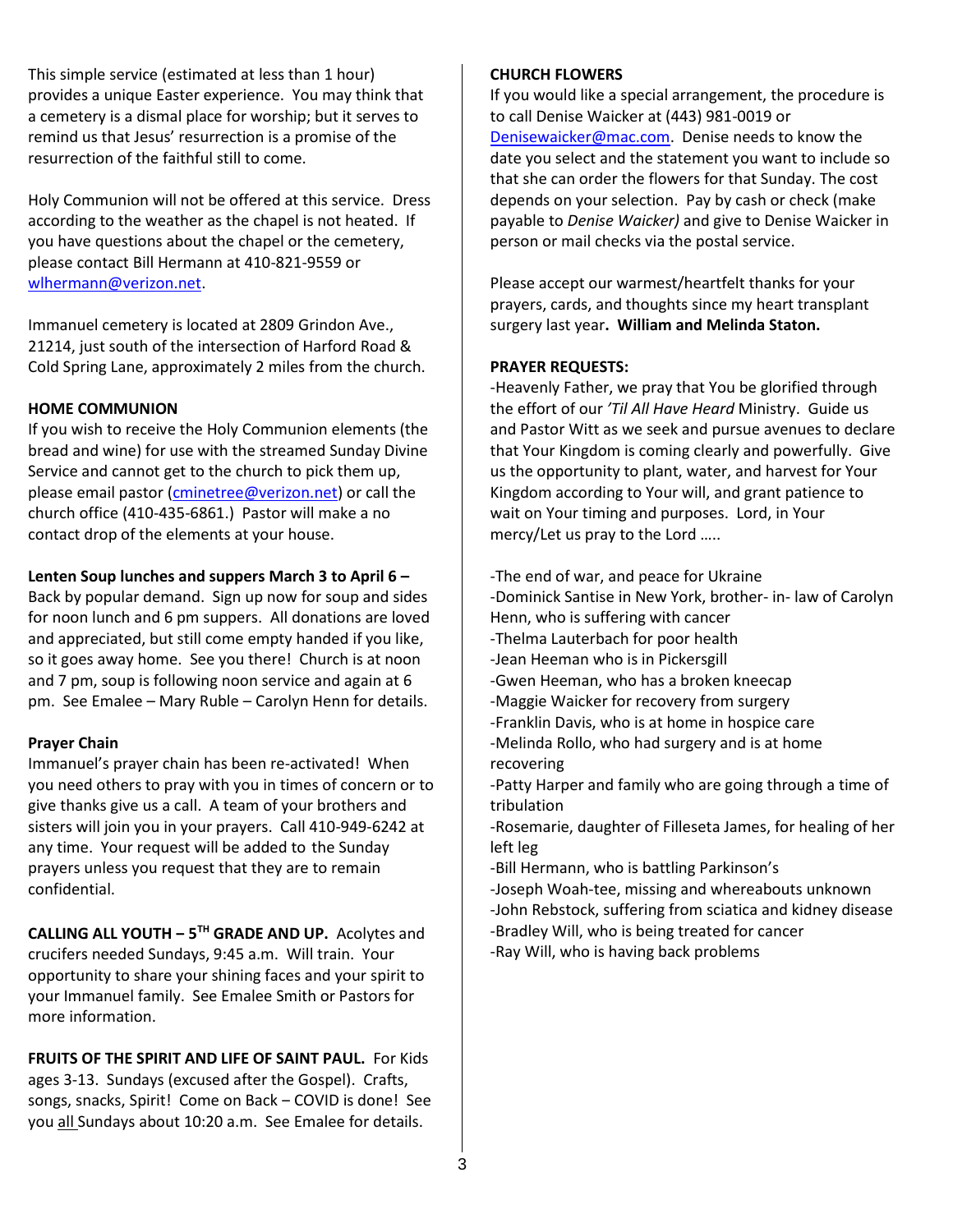### **Birthdays:**

- Bruce Greensfelder Yassah Kemezee
- Christopher Minetree
- Tom Manager
- Benjamin Pfitzinger
- Tonia Momo
- Ellen Noel
- Joan Goeller Jeanne Pfitzinger
- Elaine Mueller Katelyn Griffin
- Catherine Belz Gwen Heemann Moni Tenabe
- Timothy Bardzik
- Jormoh BellePu Julie Goeller

# **Anniversaries:**

- Manix & Yassah Paye
- Richard & Sharon Kruelle
- Ray and Nina Ward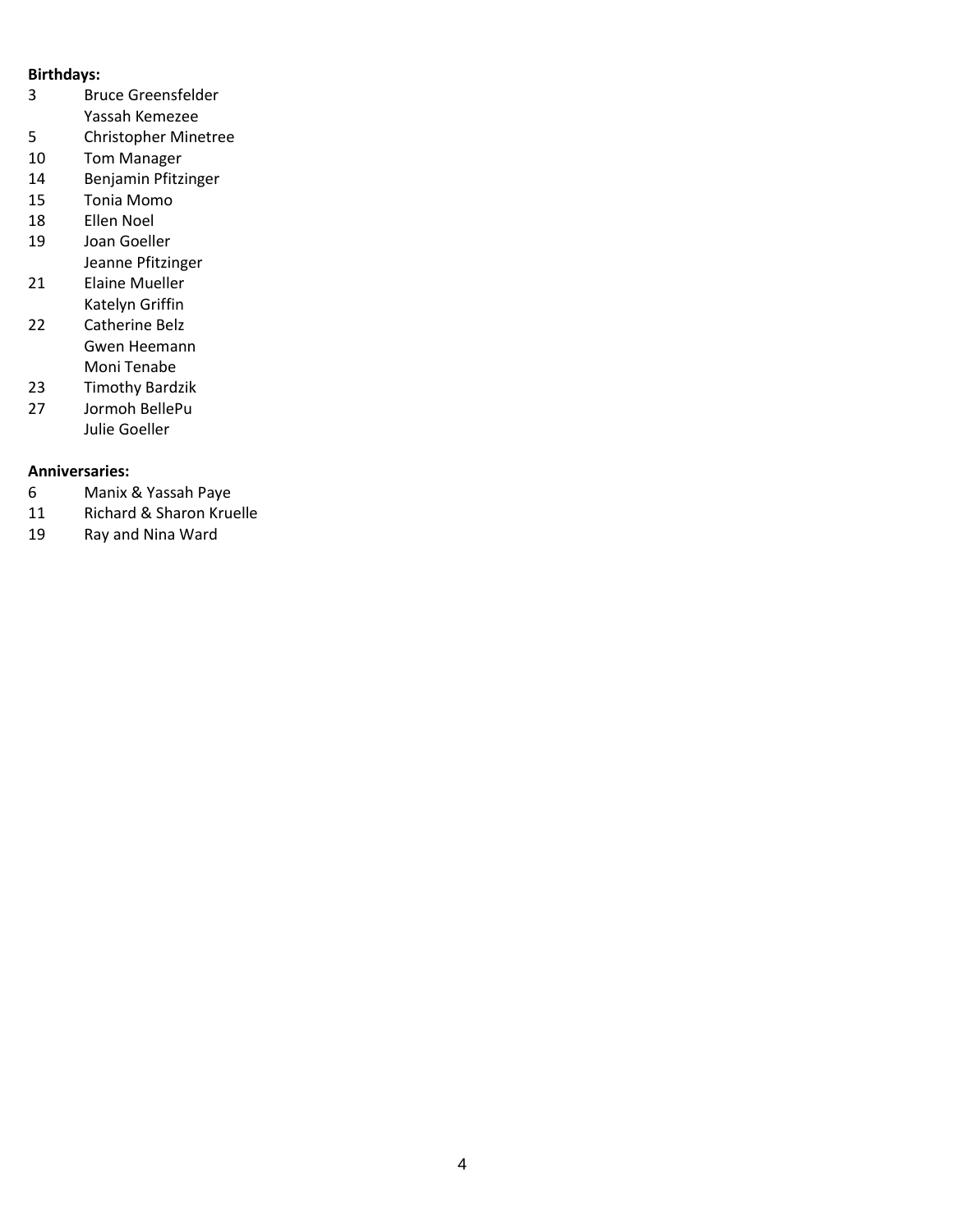| <b>CHURCH VOLUNTEER SCHEDULE</b> |                                                 |                   |           |                                      |  |  |
|----------------------------------|-------------------------------------------------|-------------------|-----------|--------------------------------------|--|--|
|                                  | <b>Altar Guild</b>                              | <b>Lay Reader</b> | Liturgist | <b>Communion</b><br><b>Assistant</b> |  |  |
| <b>April 3</b><br>April 10       | Mary Ruble/Fay<br>Husted/Rita<br>Alcarese       |                   |           |                                      |  |  |
| April 17<br>April 24             | Sally<br>Hermann/Margaret<br>Mitchell/Nina Ward |                   |           |                                      |  |  |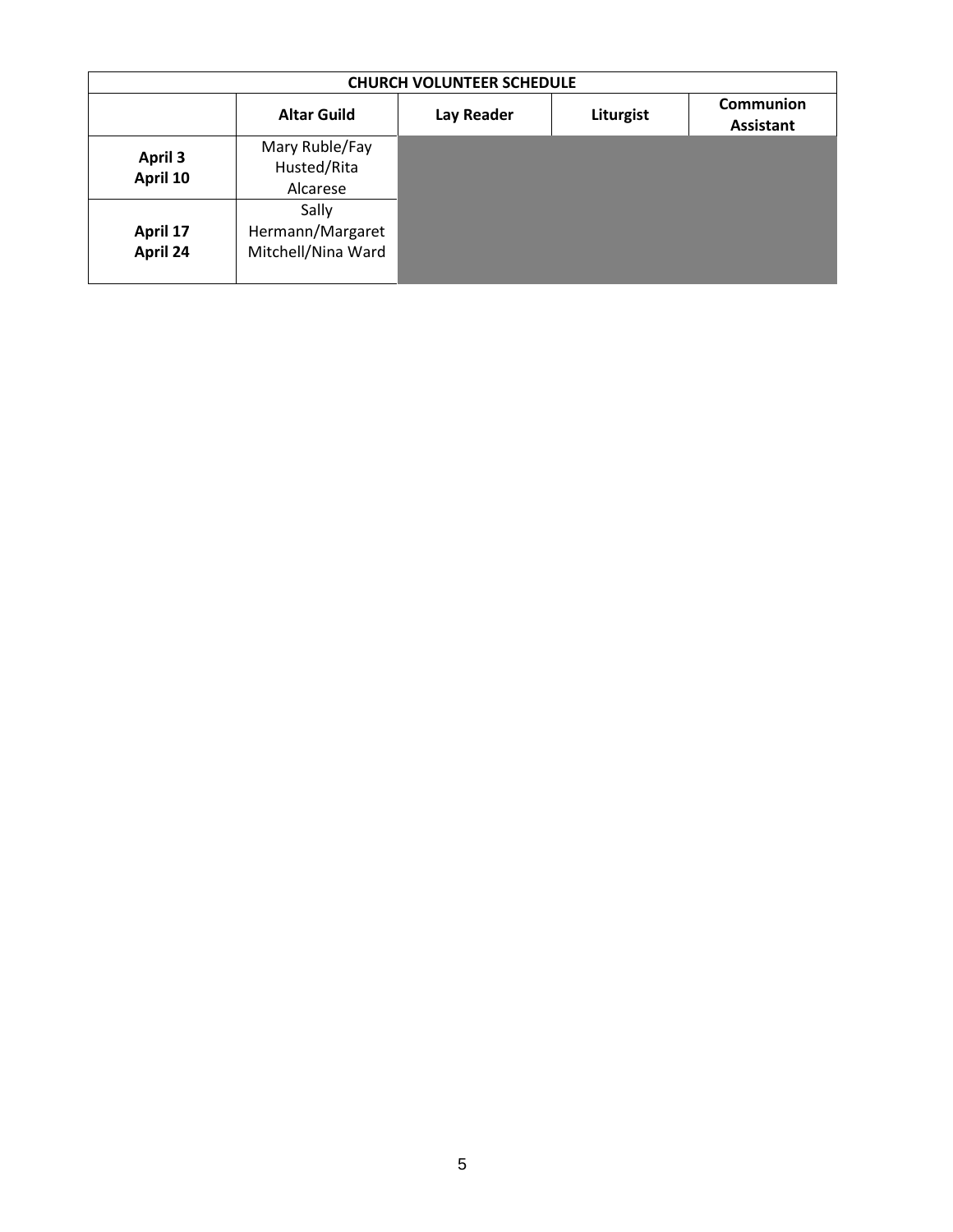# **April 2022**

| <b>Sunday</b>                                                                                                                                            | <b>Monday</b>                              | <b>Tuesday</b>                                                                      | Wednesday                                                      | <b>Thursday</b>                          | Friday                               | <b>Saturday</b>               |
|----------------------------------------------------------------------------------------------------------------------------------------------------------|--------------------------------------------|-------------------------------------------------------------------------------------|----------------------------------------------------------------|------------------------------------------|--------------------------------------|-------------------------------|
|                                                                                                                                                          |                                            |                                                                                     |                                                                |                                          | $\mathbf{1}$                         | $\boldsymbol{2}$              |
| $\overline{\mathbf{3}}$<br>9 am Adult Bible Study<br>10 am Worship & Holy Communion<br>12 pm Christ Congregation-Eritrean<br>3 pm New Refuge Deliverance | $\blacktriangle$<br>7:15 pm Choir practice | $5\phantom{.0}$                                                                     | 6<br>Noon Lunch<br>6 pm Supper                                 | $\overline{7}$                           | 8                                    | 9<br>10 am Compassion Center  |
| 10 Palm Sunday<br>9 am Adult Bible Study<br>10 am Worship & Holy Communion<br>12 pm Christ Congregation-Eritrean<br>3 pm New Refuge Deliverance          | 11<br>7:15 pm Choir practice               | $\overline{12}$                                                                     | $\overline{13}$<br>6:30 pm LRIA Board Mtg                      | 14 Maundy Thurs<br>12 pm/7 pm<br>Worship | 15 Good Friday<br>12 pm/7 pm Worship | 16                            |
| 17 Easter<br>9 am Adult Bible Study<br>10 am Worship & Holy Communion<br>12 pm Christ Congregation-Eritrean<br>3 pm New Refuge Deliverance               | 18<br>7:15 pm Choir practice               | 19<br>10 am $-$ 1:30 pm<br>Vaccine clinic<br>6 pm Finance<br>Comm.<br>7 pm LRIA mtg | 20<br>10 am - 1:30 pm<br>Vaccine clinic<br>7 pm Church Council | 21<br>10 am - 1:30 pm<br>Vaccine clinic  | $\overline{22}$                      | 23<br>10 am Compassion Center |
| 24<br>9 am Adult Bible Study<br>10 am Worship & Holy Communion<br>12 pm Christ Congregation-Eritrean<br>3 pm New Refuge Deliverance                      | 25<br>7:15 pm Choir practice               | 26                                                                                  | $\overline{27}$                                                | 28                                       | 29                                   | 30                            |
|                                                                                                                                                          |                                            |                                                                                     |                                                                |                                          |                                      |                               |